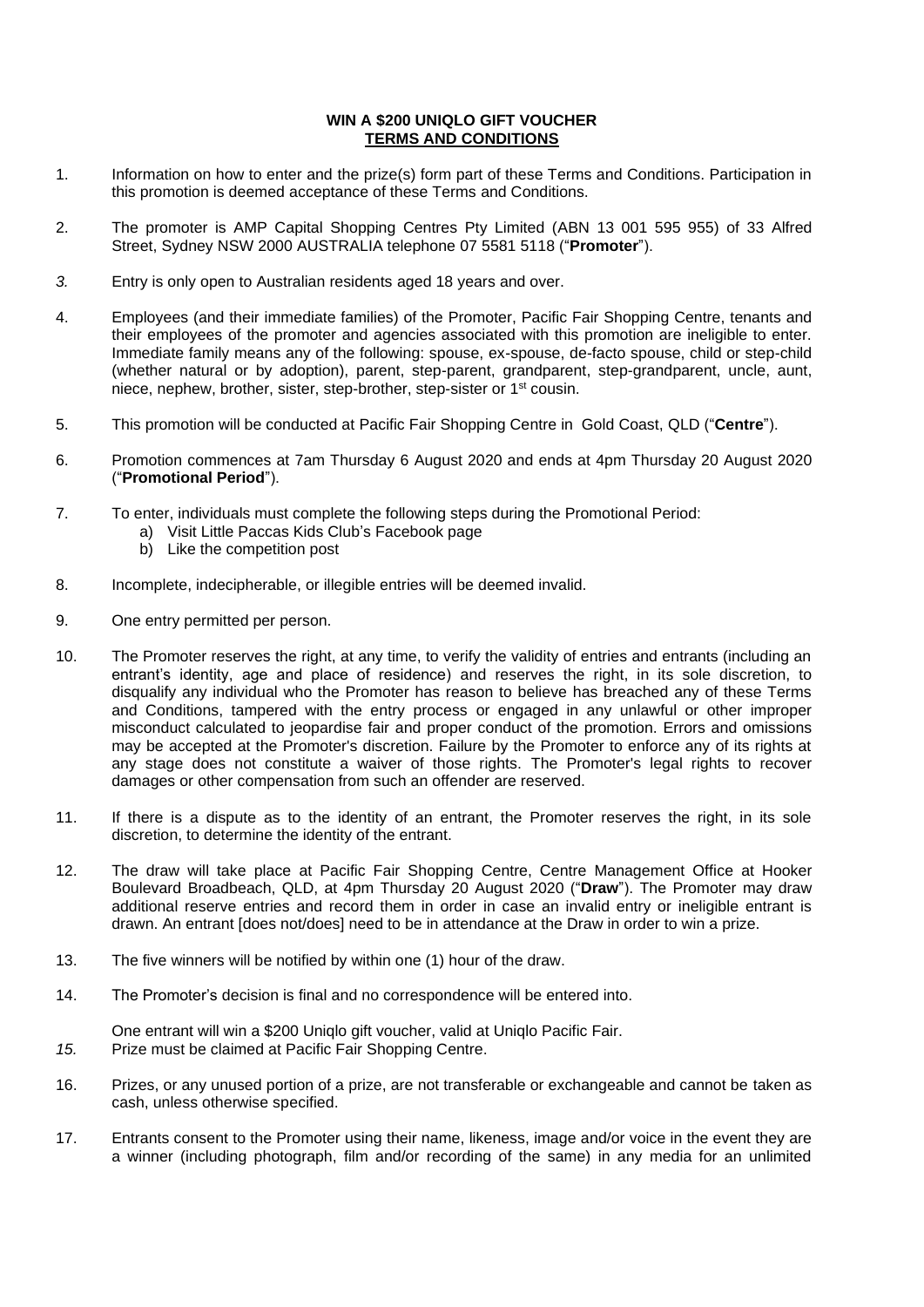period without remuneration for the purpose of promoting this promotion (including any outcome), and promoting any products manufactured, distributed and/or supplied by the Promoter.

- 18. If this promotion is interfered with in any way or is not capable of being conducted as reasonably anticipated due to any reason beyond the reasonable control of the Promoter, including but not limited to technical difficulties, unauthorised intervention or fraud, the Promoter reserves the right, in its sole discretion, to the fullest extent permitted by law: (a) to disqualify any entrant; or (b) subject to any written directions from a regulatory authority, to modify, suspend, terminate or cancel the promotion, as appropriate.
- 19. The use of any automated entry software or any other mechanical or electronic means that allows an entrant to automatically enter repeatedly is prohibited and will render all entries submitted by that entrant invalid.
- 20. Nothing in these Terms and Conditions limits, excludes or modifies or purports to limit, exclude or modify the statutory consumer guarantees as provided under the Competition and Consumer Act, as well as any other implied warranties under the ASIC Act or similar consumer protection laws in NSW ("**Non-Excludable Guarantees**"). Except for any liability that cannot by law be excluded, including the Non-Excludable Guarantees, the Promoter (including its respective officers, employees and agents) excludes all liability (including negligence), for any personal injury; or any loss or damage (including loss of opportunity); whether direct, indirect, special or consequential, arising in any way out of the promotion.
- 21. Except for any liability that cannot by law be excluded, including the Non-Excludable Guarantees, the Promoter (including its respective officers, employees and agents) is not responsible for and excludes all liability (including negligence), for any personal injury; or any loss or damage (including loss of opportunity); whether direct, indirect, special or consequential, arising in any way out of: (a) any technical difficulties or equipment malfunction (whether or not under the Promoter's control); (b) any theft, unauthorised access or third party interference; (c) any entry or prize claim that is late, lost, altered, damaged or misdirected (whether or not after their receipt by the Promoter) due to any reason beyond the reasonable control of the Promoter; (d) any variation in prize value to that stated in these Terms and Conditions; (e) any tax liability incurred by a winner or entrant; or (f) taking/use of a prize.
- 22. Any cost associated with accessing Facebook is the entrant's responsibility and is dependent on the Internet service provider used.
- 23. Entry and continued participation in the promotion is dependent on entrants following and acting in accordance with the Instagram Terms of Use which can be viewed at http://facebook.com/legal/terms/ This promotion is in no way sponsored, endorsed or administered by, or associated with Facebook. Entrants understand that they are providing their information to the Promoter and not to Facebook. The information an entrant provides will only be used for the purposes outlined in these Terms and Conditions. Any questions, comments or complaints about this promotion must be directed to the Promoter and not to Facebook. Instagram will not be liable for any loss or damage or personal injury which is suffered or sustained by an entrant, as a result of participating in the promotion (including
- 24. As a condition of accepting a prize, each winner must sign any legal documentation as and in the form required by the Promoter and/or prize suppliers in their absolute discretion, including but not limited to a legal release and indemnity form. In the event a winner is under the age of 18, a nominated parent/legal guardian of such person will be required to sign the legal documentation required under this clause on their behalf.

taking/use of a prize), except for any liability which cannot be excluded by law.

The Promoter collects personal information ("**PI**") in order to conduct the competition and may, for this purpose, disclose such PI to third parties, including but not limited to agents, contractors, service providers, prize suppliers and, as required, to Australian regulatory authorities. Entry is conditional on providing this PI. The Promoter will also use and handle PI as set out in its Privacy Policy, which can be viewed at www.ampcapital.com. In addition to any use that may be outlined in the Promoter's Privacy Policy, the Promoter may, for an indefinite period, unless otherwise advised, use the PI for